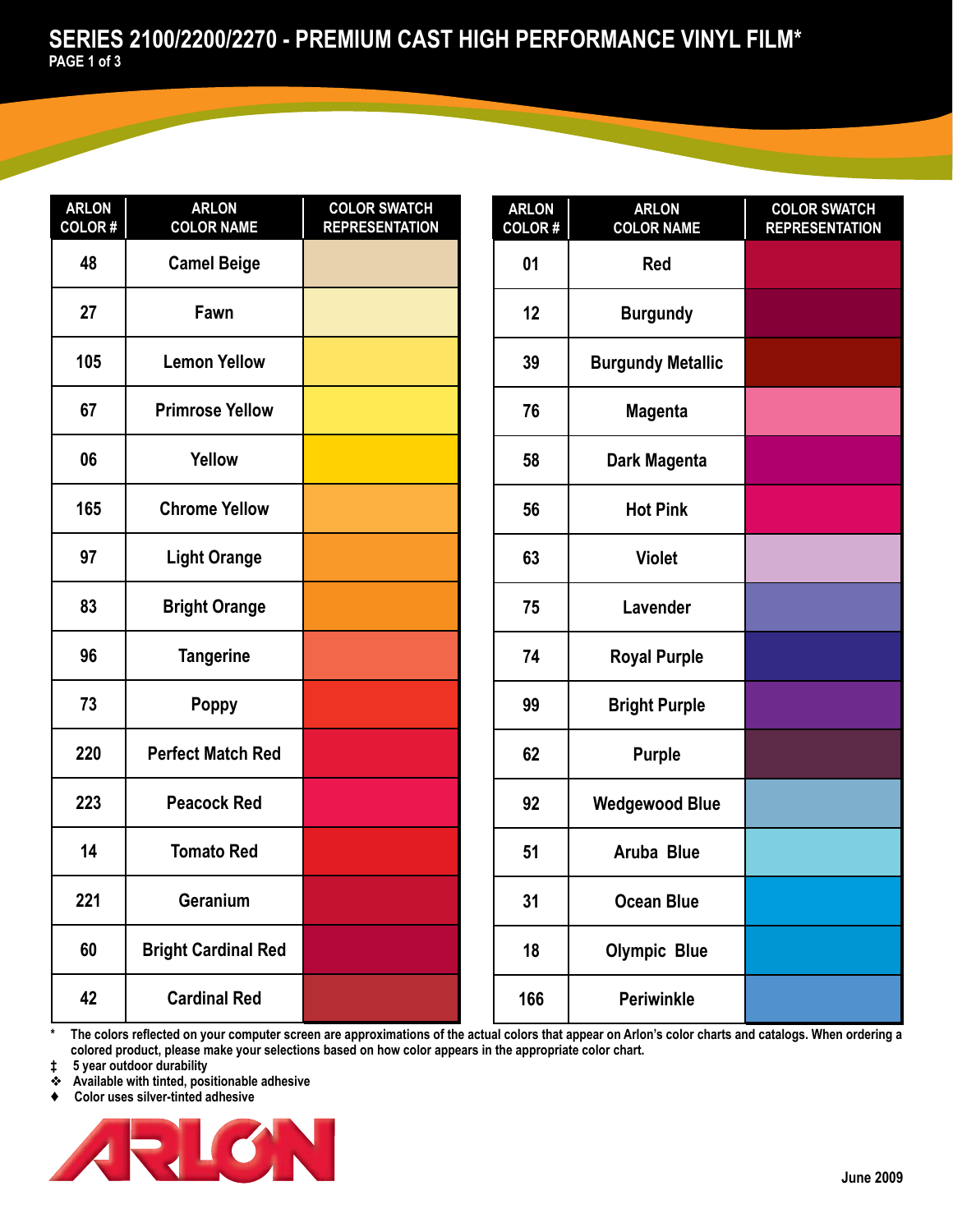| <b>ARLON</b><br><b>COLOR#</b> | <b>ARLON</b><br><b>COLOR NAME</b> | <b>COLOR SWATCH</b><br><b>REPRESENTATION</b> |
|-------------------------------|-----------------------------------|----------------------------------------------|
| 32                            | <b>Azure Blue</b>                 |                                              |
| 250                           | <b>Intense Blue</b>               |                                              |
| 37                            | <b>Medium Blue Metallic</b>       |                                              |
| 05                            | <b>Blue</b>                       |                                              |
| 17                            | <b>Sapphire Blue</b>              |                                              |
| 111                           | <b>Viking Blue</b>                |                                              |
| 66                            | <b>Medium Blue</b>                |                                              |
| 30                            | <b>Dark Blue Metallic</b>         |                                              |
| 93                            | <b>Light Navy</b>                 |                                              |
| 65                            | <b>Midnight Blue</b>              |                                              |
| 11                            | <b>Dark Blue</b>                  |                                              |
| 120                           | Pearl ‡                           |                                              |
| 26                            | <b>Oyster</b>                     |                                              |
| 84                            | <b>Eggshell</b>                   |                                              |
| 68                            | <b>Beige</b>                      |                                              |
| 164                           | <b>Sandstone</b>                  |                                              |

| <b>ARLON</b><br>COLOR# | <b>ARLON</b><br><b>COLOR NAME</b> | <b>COLOR SWATCH</b><br><b>REPRESENTATION</b> |
|------------------------|-----------------------------------|----------------------------------------------|
| 167                    | <b>Moss Green</b>                 |                                              |
| 04                     | Gold Metallic ‡                   |                                              |
| 59                     | <b>Imitation Gold</b>             |                                              |
| 78                     | Coral                             |                                              |
| 280                    | <b>Terra Cotta</b>                |                                              |
| 85                     | Cocoa                             |                                              |
| 08                     | <b>Brown</b>                      |                                              |
| 35                     | <b>Brown Metallic</b>             |                                              |
| 79                     | <b>Kiwi</b>                       |                                              |
| 69                     | <b>Apple Green</b>                |                                              |
| 61                     | <b>Kelly Green</b>                |                                              |
| 106                    | <b>Medium Green</b>               |                                              |
| 24                     | <b>Dark Green</b>                 |                                              |
| 86                     | <b>Forest Green</b>               |                                              |
| 230                    | <b>Bottle Green</b>               |                                              |
| 87                     | <b>Aqua Green</b>                 |                                              |

The colors reflected on your computer screen are approximations of the actual colors that appear on Arlon's color charts and catalogs. When ordering a **colored product, please make your selections based on how color appears in the appropriate color chart.**

**‡ 5 year outdoor durability**

❖ **Available with tinted, positionable adhesive**

♦ **Color uses silver-tinted adhesive**